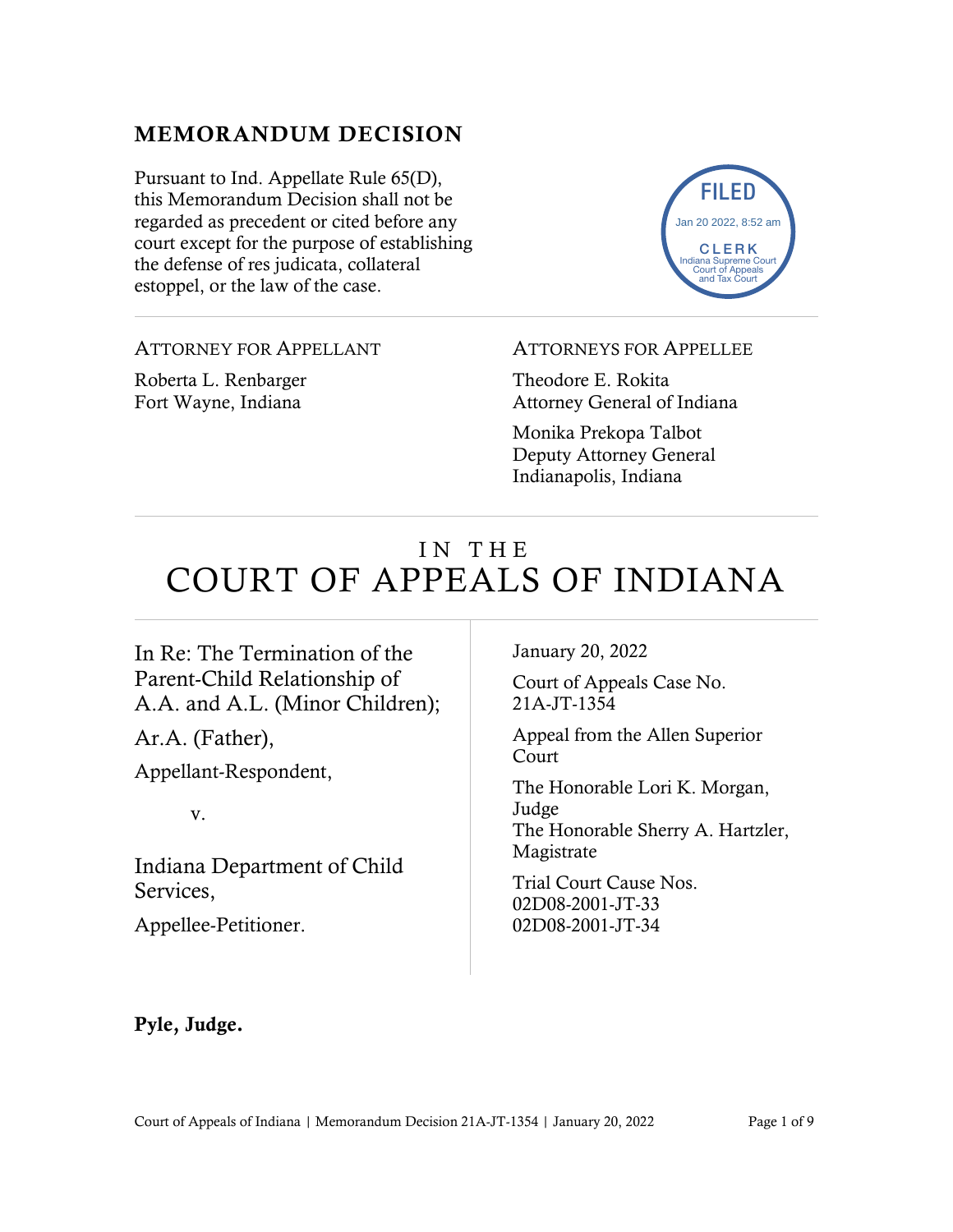# Statement of the Case

- [1] Ar.A. ("Father") appeals the trial court's order that terminated his parental relationships with his two children ("the Children"). His sole argument is that his due process rights were violated because the trial court did not follow the statutory timeline set forth in INDIANA CODE § 31-35-2-6 regarding the commencement and the completion of a termination factfinding hearing. Concluding that Father's due process rights were not violated, we affirm the trial court's termination order.<sup>1</sup>
- [2] We affirm.

#### Issue

Whether Father's due process rights were violated because the trial court did not follow the statutory timeline set forth in INDIANA CODE § 31-35-2-6 regarding the commencement and the completion of a termination factfinding hearing.

### Facts

[3] On February 12, 2020, the Department of Child Services ("DCS") filed a petition to terminate Father's parental relationships with the Children. The trial court held Father's initial hearing on the termination petition in July 2020.

 $<sup>1</sup>$  The Children's mother voluntarily relinquished her parental rights and is not a party to this appeal.</sup>

Court of Appeals of Indiana | Memorandum Decision 21A-JT-1354 | January 20, 2022 Page 2 of 9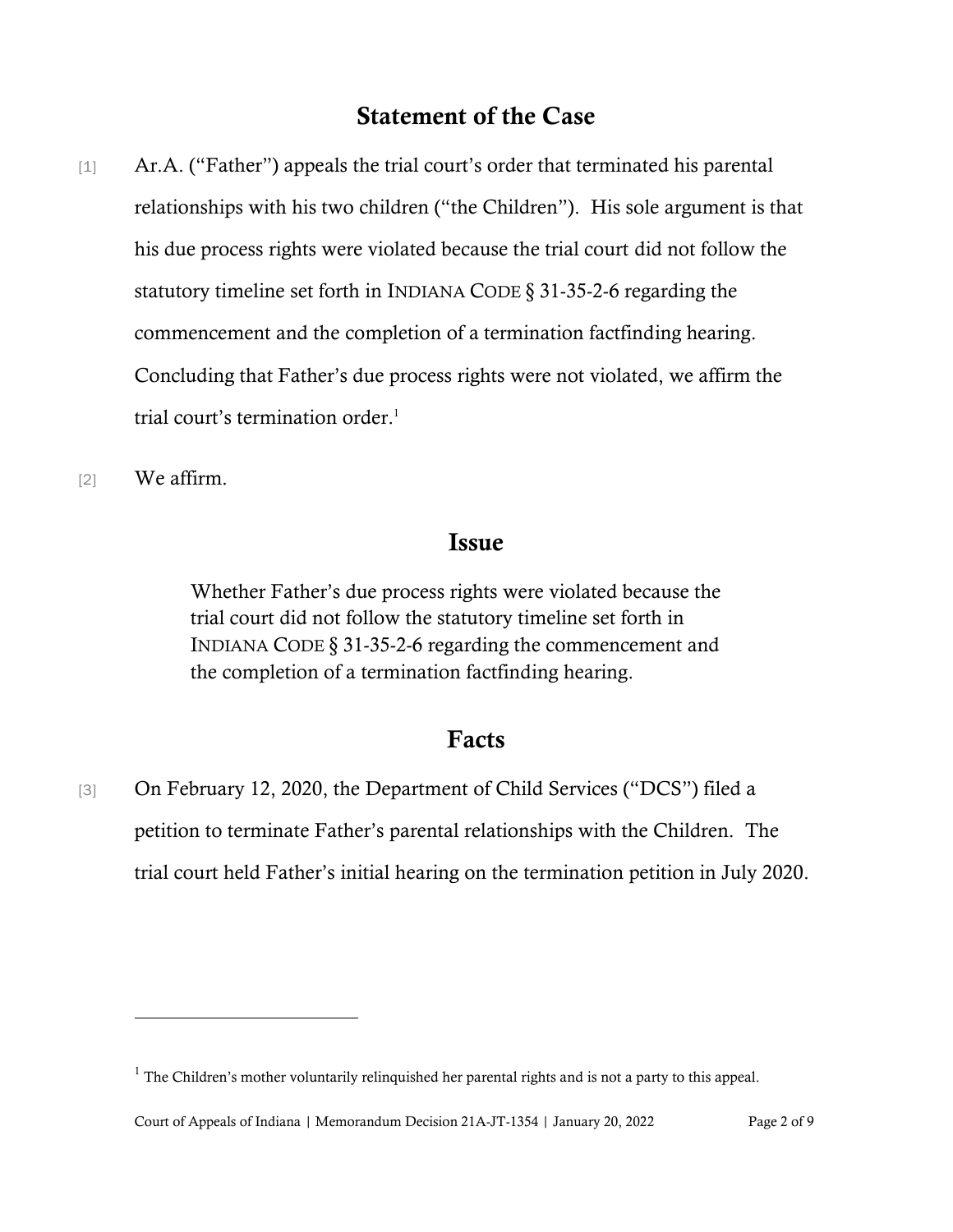Also in July 2020, the trial court scheduled Father's termination hearing for September 22 and 29, 2020.

- [4] The termination hearing commenced as scheduled on September 22, 2020. At the beginning of the hearing, Father asked the trial court to continue the hearing because he had not received notice of it. DCS objected to a continuance and presented evidence that Father had been served with notice. The trial court denied Father's request for a continuance, and DCS began presenting evidence. Late that afternoon, DCS asked the trial court to adjourn for the day and to reconvene the hearing, as previously scheduled, on September 29. Both parties agreed to the adjournment.
- [5] Because the trial court judge was ill on September 29, the factfinding hearing was continued until December 7, 2020. When the hearing began on December 7, Father argued that he had not received notice of it. After DCS presented evidence that Father had received notice, Father asked the trial court for time to speak to his counsel. The trial court agreed to take a brief recess to allow Father to speak with counsel. After the brief recess, the trial court pointed out there was not enough time to complete the hearing that day and that additional time was necessary. The trial court asked the parties if there were any objections to scheduling additional time for the hearing. Each party affirmatively stated that it had no objection to scheduling the additional time. The trial court stated that it "would then show there was a waiver of [the] statutory [timeline]," and asked the parties if that was correct. (Tr. Vol. 2 at 90). Each party specifically agreed to waive the statutory timeline.

Court of Appeals of Indiana | Memorandum Decision 21A-JT-1354 | January 20, 2022 Page 3 of 9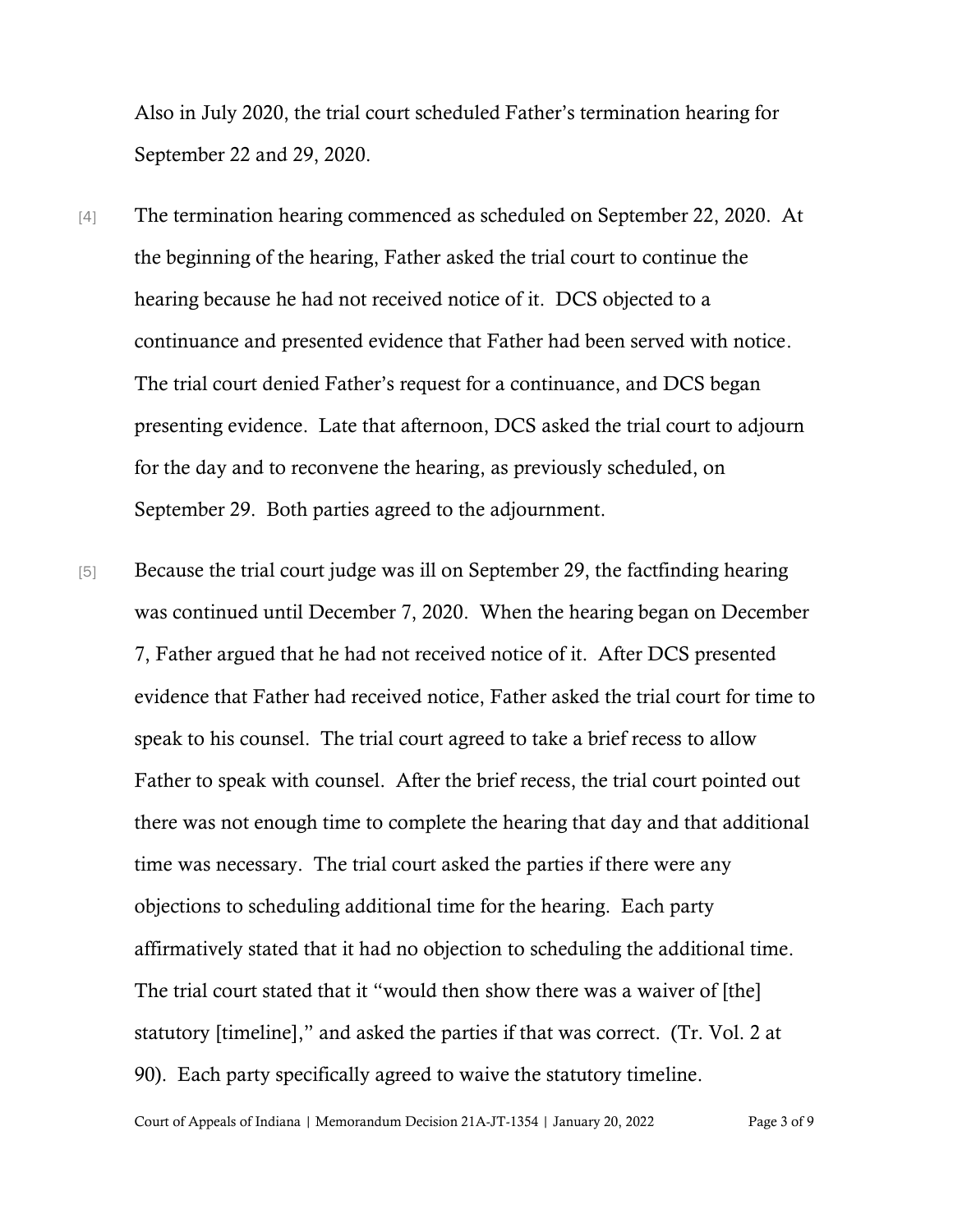- [6] Thereafter, Father, who was represented by a public defender, asked the trial court to continue the hearing so that he could have time to obtain private counsel. The guardian ad litem objected to a continuance because the Children had "been out of the home for the majority of their li[ves] in licensed foster care and need[ed] to be able to move forward." (Tr. Vol. 2 at 94-95). DCS also objected to a continuance. The trial court denied Father's motion for a continuance and told the parties that the hearing would occur that day and that, as previously discussed, additional time would be needed to complete the hearing. After discussing dates, the parties agreed to complete the hearing on February 25, 2021.
- [7] The hearing reconvened as scheduled on February 25. At the end of the day, the hearing had not been completed. Both parties agreed to reconvene the hearing on March 4. Father did not appear at the March 4 hearing. However, his counsel was present, and the hearing was completed that day.
- [8] During the course of the proceedings, Father neither filed a motion to dismiss the termination petition nor objected that the trial court had failed to follow the statutory timeline regarding the commencement and the completion of the termination factfinding hearing.
- [9] In June 2021, the trial court issued a detailed order terminating Father's parental rights. In its order, the trial court specifically found as follows: "Waivers to the statutory timeframes were given by counsels and approved by the Court and good cause was found for continuance." (App. Vol. 2 at 30).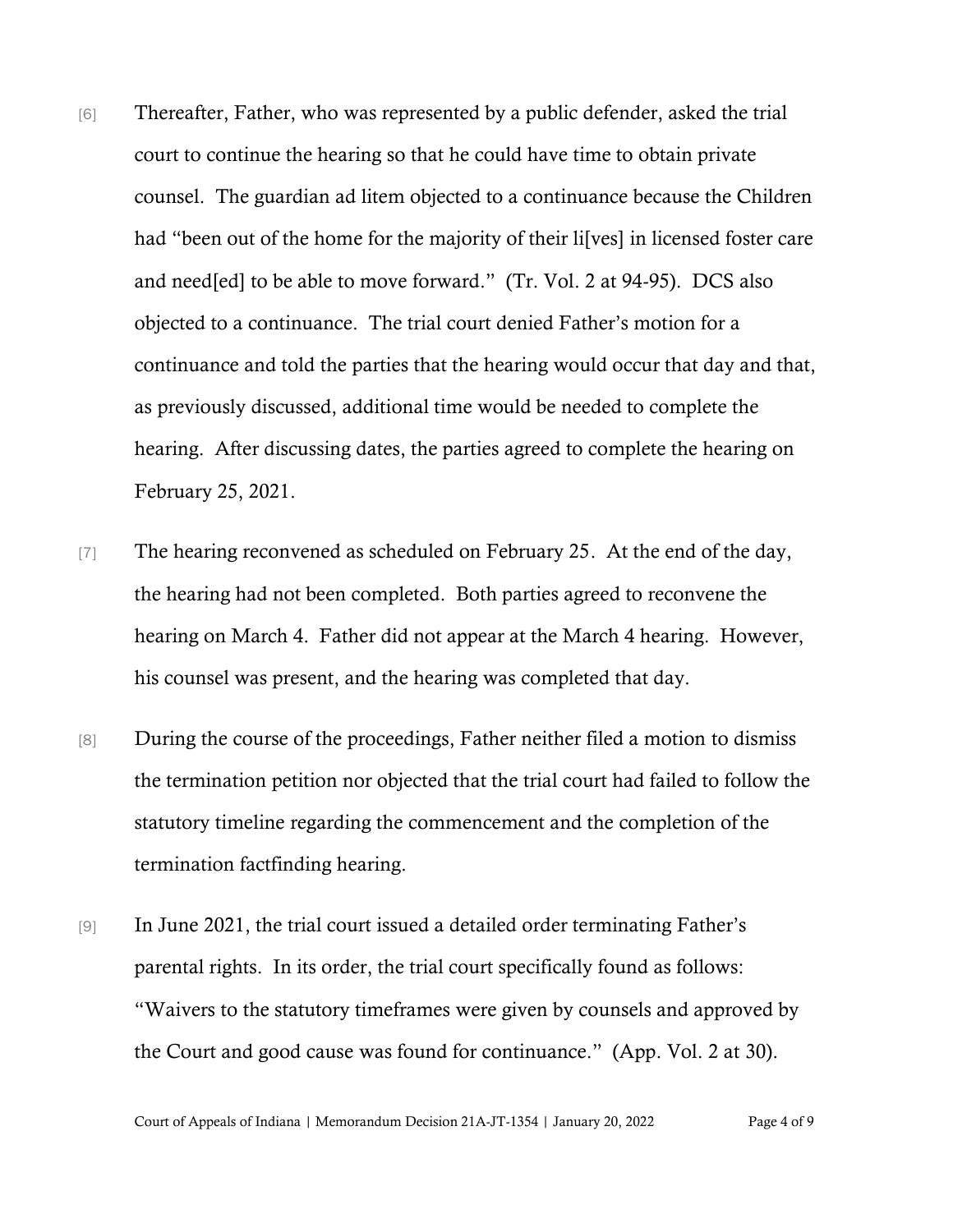[10] Father now appeals the termination of his parental relationships with the Children.

## Decision

- [11] At the outset, we note that Father does not challenge the sufficiency of the evidence to support the terminations. Rather, his sole argument is that his due process rights were violated because the trial court did not follow the statutory timeline set forth in INDIANA CODE § 31-35-2-6 regarding the commencement and the completion of a termination factfinding hearing.
- [12] However, the law is well-established that a party on appeal may waive a constitutional claim. *McBride v. Monroe County Office of Family and Children*, 798 N.E.2d 185, 194 (Ind. Ct. App. 2003). For example, in *In re K.S.*, 750 N.E.2d 832, 834 n.1 (Ind. Ct. App. 2001), this Court determined that a mother had waived her claim that the trial court had violated her due process rights because she had raised the constitutional claim for the first time on appeal. Here, Father did not argue at the termination factfinding hearing that his due process rights had been violated because the trial court had not complied with the statutory timeline set forth in INDIANA CODE § 31-35-2-6 regarding the commencement and the completion of a termination factfinding hearing.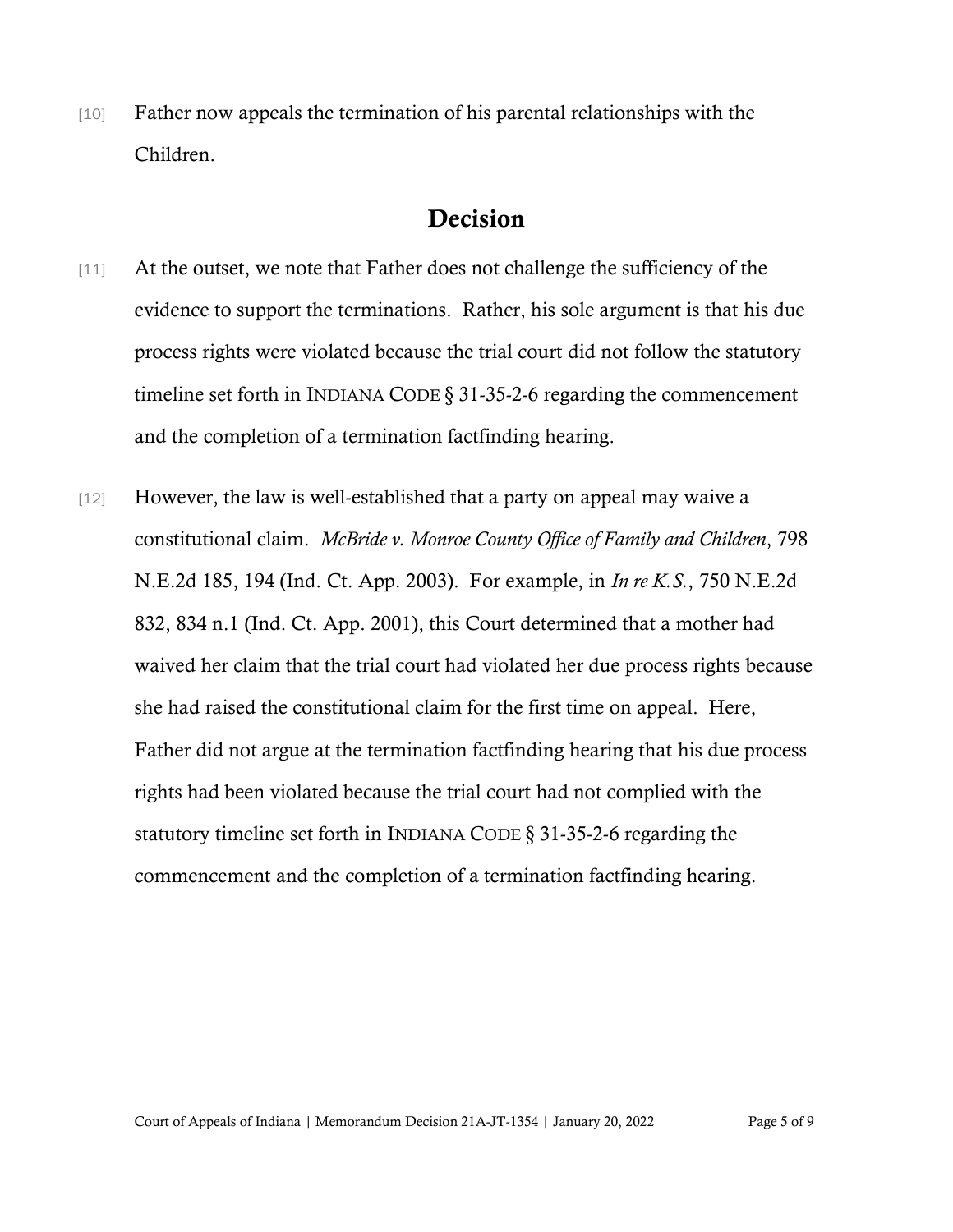Rather, Father is now raising his due process claim for the first time on appeal. He has therefore waived appellate review of this issue.<sup>2</sup> See id.

- [13] Waiver notwithstanding, we find no error. INDIANA CODE § 31-35-2-6 sets forth the timeline for commencing and completing factfinding hearings in parental rights termination proceedings. *Matter of N.C.*, 83 N.E.3d 1265, 1266 (Ind. Ct. App. 2017). The statute specifically provides as follows:
	- (a) Except when a hearing is required after June 30, 1999, under section 4.5 of this chapter, the person filing the petition shall request the court to set the petition for a hearing. Whenever a hearing is requested under this chapter, the court shall:
		- (1) commence a hearing on the petition not more than ninety (90) days after a petition is filed under this chapter; and
		- (2) complete a hearing on the petition not more than one hundred eighty (180) days after a petition is filed under this chapter.
	- (b) If a hearing is not held within the time set forth in subsection (a), upon filing a motion with the court by a

 $2$  An extremely narrow exception to the waiver rule is the fundamental error doctrine, which requires a party to show that an error was so prejudicial as to make a fair trial impossible. *Ryan v. State*, 9 N.E.3d 663, 668 (Ind. 2014). However, Father's cursory allegation "that the extension of this matter to completion at the Three Hundred Eighty-Six (386) day mark, was a violation of his procedural due process rights and therefore, a fundamental error requiring reversal of the termination of [his] parental rights[,]" does not include citation to authority or supporting record evidence. (Father's Br. 14). Father has, therefore, waived appellate review of this issue. *See Pierce v. State*, 29 N.E.3d 1258, 1267 (Ind. 2015) (explaining that a party who fails to support his argument with appropriate citation to authority and supporting record evidence waives the argument for appellate review).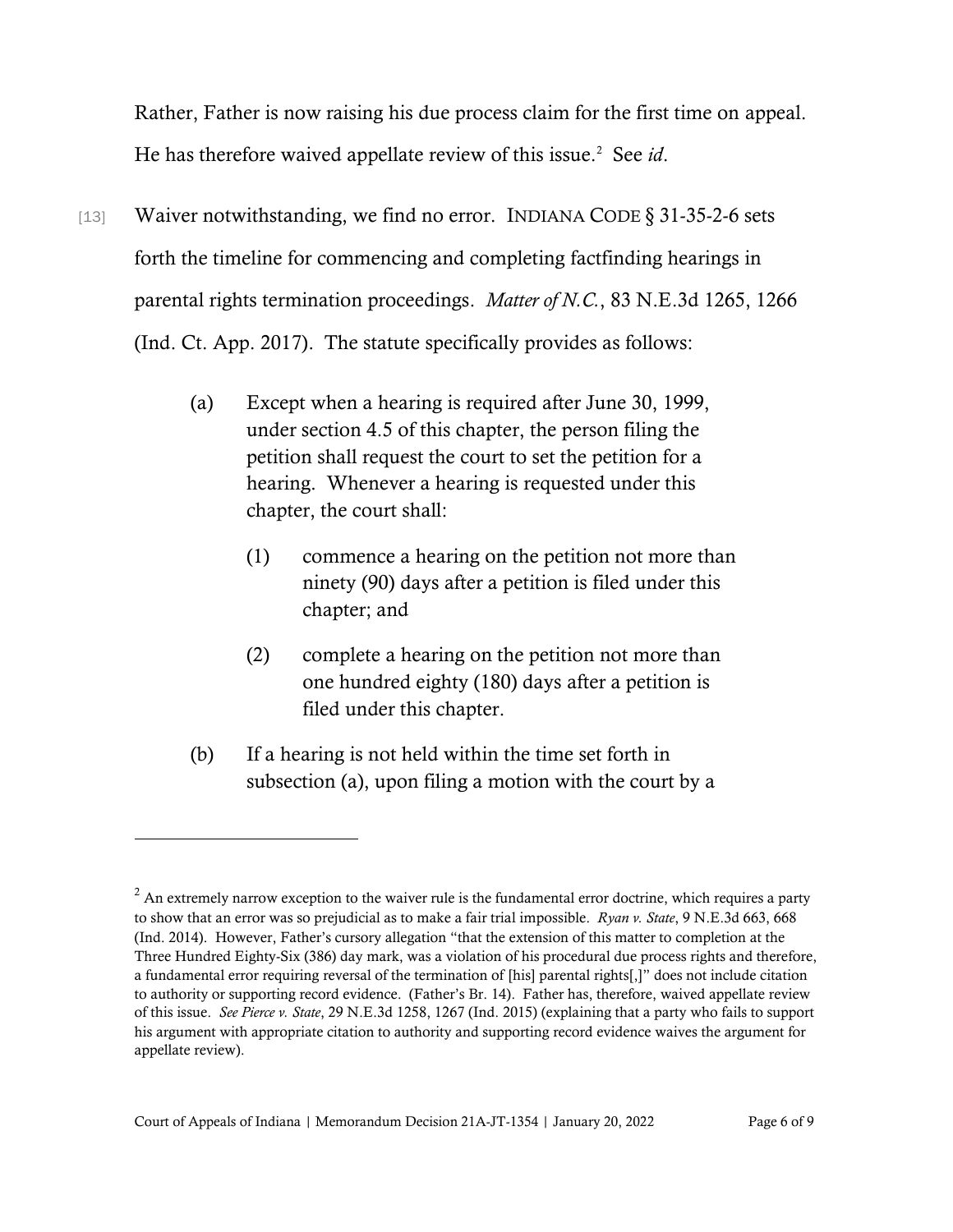party, the court shall dismiss the petition to terminate the parent-child relationship without prejudice.

INDIANA CODE § 31-35-2-6.

- [14] Here, the termination factfinding hearing was neither commenced within ninety (90) days nor completed within 180 days of the filing of the termination petition. Rather, the hearing was commenced 223 days and completed 386 days after the filing of the petition to terminate Father's parental rights. Father now argues that because the trial court failed to follow the statutory timeline, his due process rights were violated and he is entitled to a reversal of the termination of his parental rights.
- [15] The interpretation of a statute presents a question of law, which this Court reviews de novo. *N.C.*, 83 N.E.3d at 1267. In construing a statute, our primary goal is to determine and effectuate legislative intent. *Id*. We give words and phrases their ordinary meaning. *Id*.
- [16] Subsection (b) of INDIANA CODE § 31-35-2-6 addresses non-compliance with the statutory deadlines. *N.C.*, 83 N.E.3d at 1267. Specifically, that subsection provides that "upon filing a motion with the court by a party, the court shall dismiss the petition[.]" IND. CODE § 31-35-2-6(b). This plain language contemplates the filing of a motion to dismiss with the trial court. Here, Father filed no such motion.
- [17] We further note that subsection (b) of the statute also addresses the remedy for non-compliance with the statutory timeline. Specifically, that remedy is

Court of Appeals of Indiana | Memorandum Decision 21A-JT-1354 | January 20, 2022 Page 7 of 9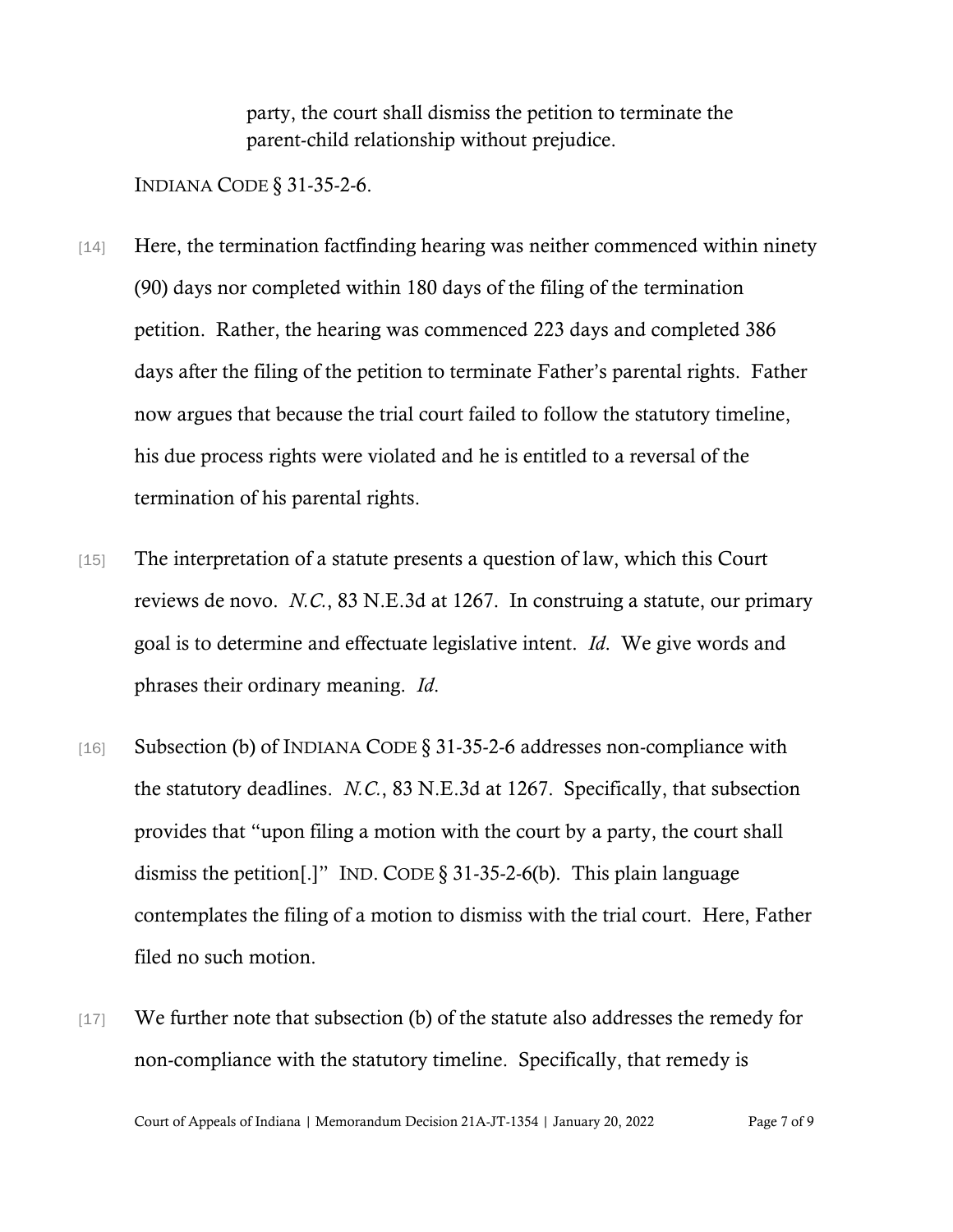dismissal of the termination petition without prejudice. *See* IND. CODE § 31-35- 2-6(b). This plain language does not contemplate that non-compliance with the statutory timeline is a due process violation requiring reversal of a termination of a parent-child relationship.

- [18] Moreover, Father invited any alleged error. The invited-error doctrine is based on the doctrine of estoppel and forbids a party from taking advantage of an error that he commits, invites, or which is the natural consequence of his own neglect or misconduct. *Matter of J.C.*, 142 N.E.3d 427, 432 (Ind. 2020). Where a party invites the error, he cannot take advantage of that error. *Id*. In short, invited error is not reversible error. *Id*. Here, Father invited any error when he twice asked the trial court to continue the termination hearing on September 22 and December 7 and affirmatively waived, on the record, the statutory timeline on December 7. *See id*.
- [19] Lastly, we note that in *Matter of M.S.*, 140 N.E.3d 279, 284 (Ind. 2020), the Indiana Supreme Court held that, despite a similar timeline in the Child in Need of Services ("CHINS") statute, Indiana Trial Rule 53.5 allows a court for good cause shown to continue a CHINS hearing beyond those deadlines. Here, the trial court found in its termination order that both counsels had given waivers to the statutory timeline and that good cause had been found for the continuances. Father argues that "[t]he 'good cause' exception to the extension of the deadline for completion of a cause of action, allowed under Trial Rule